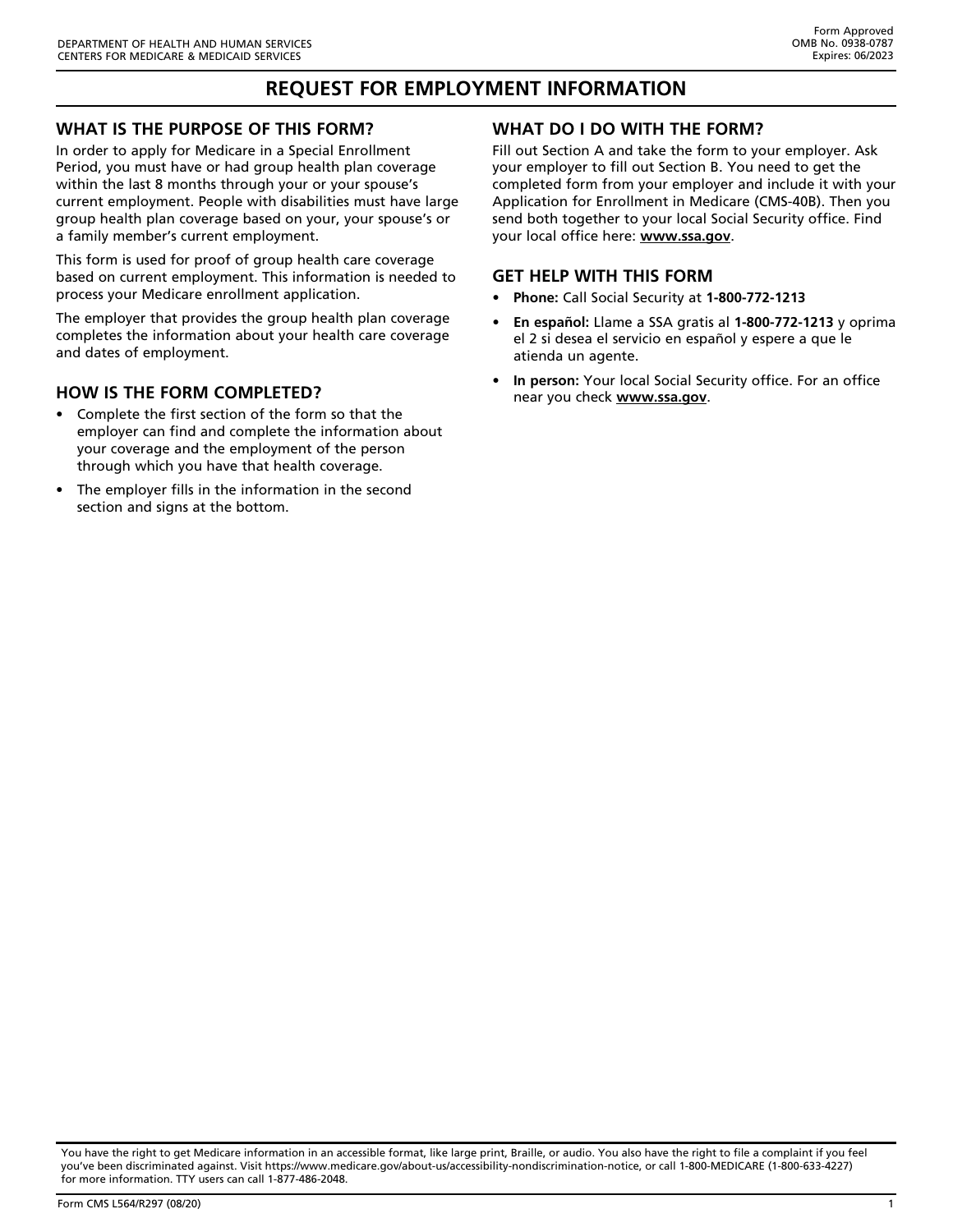## **REQUEST FOR EMPLOYMENT INFORMATION**

## **SECTION A: To be completed by individual signing up for Medicare Part B (Medical Insurance)**

| SECTION A. TO be completed by individual signing up for iviedicare Part B (iviedical insurance)<br>1. Employer's Name<br>2. Date                                                                                                                                                     |                                       |
|--------------------------------------------------------------------------------------------------------------------------------------------------------------------------------------------------------------------------------------------------------------------------------------|---------------------------------------|
|                                                                                                                                                                                                                                                                                      |                                       |
| 3. Employer's Address                                                                                                                                                                                                                                                                |                                       |
| City                                                                                                                                                                                                                                                                                 | Zip Code<br>State                     |
| 4. Applicant's Name                                                                                                                                                                                                                                                                  | 5. Applicant's Social Security Number |
| 6. Employee's Name                                                                                                                                                                                                                                                                   | 7. Employee's Social Security Number  |
| <b>SECTION B: To be completed by Employers</b>                                                                                                                                                                                                                                       |                                       |
| For Employer Group Health Plans ONLY:                                                                                                                                                                                                                                                |                                       |
| $\Box$ Yes<br>$\Box$ No<br>1. Is (or was) the applicant covered under an employer group health plan?                                                                                                                                                                                 |                                       |
| 2. If yes, give the date the applicant's coverage began. (mm/yyyy)                                                                                                                                                                                                                   |                                       |
| 3. Has the coverage ended? $\Box$ Yes<br>$\Box$ No                                                                                                                                                                                                                                   |                                       |
| 4. If yes, give the date the coverage ended. (mm/yyyy)                                                                                                                                                                                                                               |                                       |
| 5. When did the employee work for your company?<br>From: (mm/yyyy)<br>To: (mm/yyyy)                                                                                                                                                                                                  | Still Employed: (mm/yyyy)             |
| 6. If you're a large group health plan and the applicant is disabled, please list the timeframe (all months) that your group health plan was<br>primary payer.                                                                                                                       |                                       |
| From: (mm/yyyy)<br>To: (mm/yyyy)                                                                                                                                                                                                                                                     |                                       |
| <b>For Hours Bank Arrangements ONLY:</b>                                                                                                                                                                                                                                             |                                       |
| $\Box$ No<br>$\Box$ Yes<br>1. Is (or was) the applicant covered under an Hours Bank Arrangement?                                                                                                                                                                                     |                                       |
| $\Box$ No<br>$\Box$ Yes<br>2. If yes, does the applicant have hours remaining in reserve?                                                                                                                                                                                            |                                       |
| 3. Date reserve hours ended or will be used? (mm/yyyy)                                                                                                                                                                                                                               |                                       |
| <b>All Employers:</b>                                                                                                                                                                                                                                                                |                                       |
| Signature of Company Official                                                                                                                                                                                                                                                        | Date Signed                           |
| Title of Company Official<br><b>Phone Number</b>                                                                                                                                                                                                                                     |                                       |
| According to the Paperwork Reduction Act of 1995, no persons are required to respond to a collection of information unless it displays a<br>ualid OMR control number. The valid OMR control number for this information is 0938-0787. The time required to complete this information |                                       |

VIB control number for this information is 0938-0787. The time required to complete this informati collection is estimated to average 15 minutes per response, including the time to review instructions, search existing data resources, gather the data needed, and complete and review the information collection. If you have comments concerning the accuracy of the time estimate(s) or suggestions for improving this form, please write to: CMS, 7500 Security Boulevard, Attn: PRA Reports Clearance Officer, Mail Stop C4-26-05, Baltimore, MD 21244-1850.